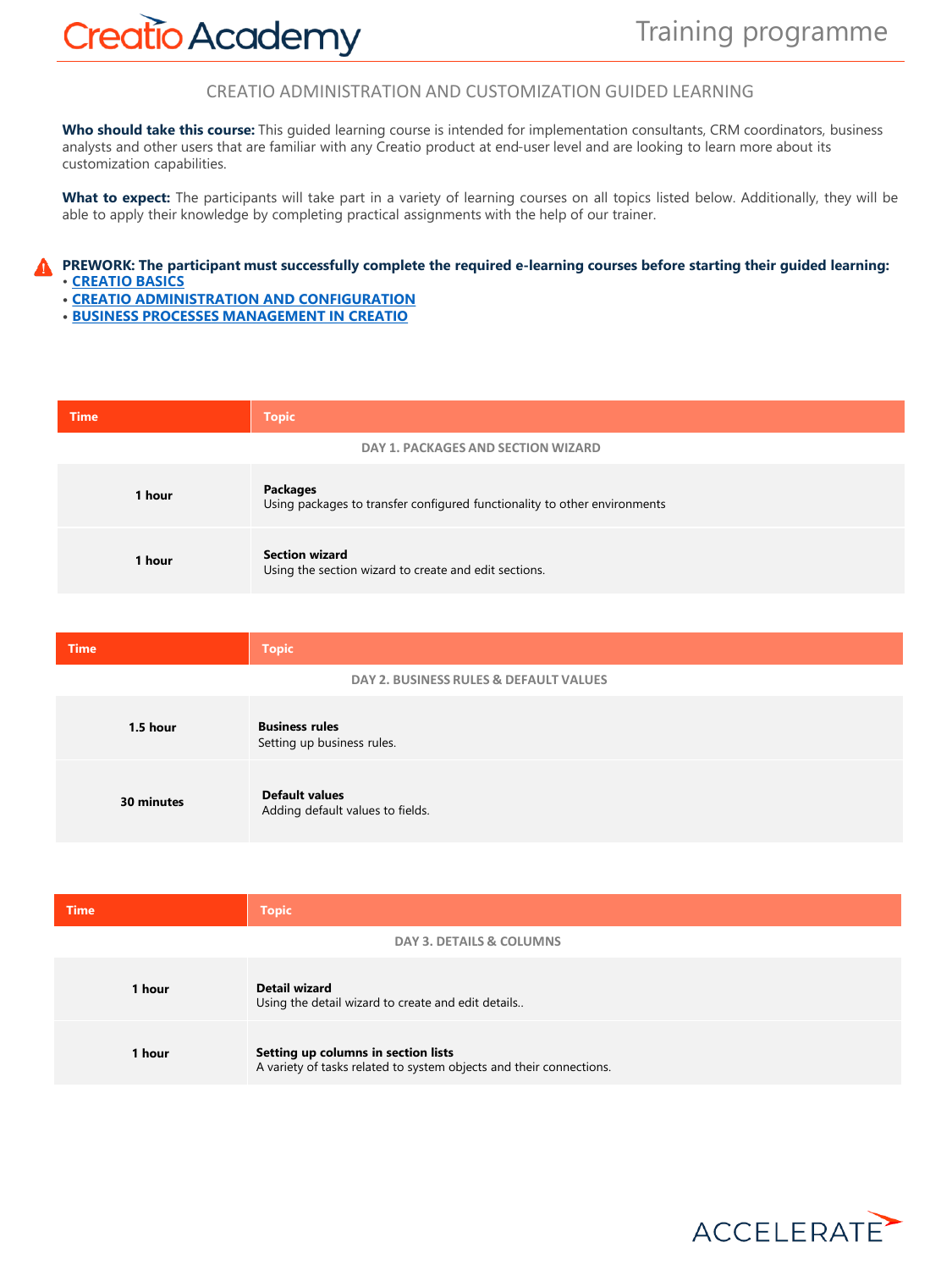## CREATIO ADMINISTRATION AND CUSTOMIZATION GUIDED LEARNING

| <b>Time</b> | <b>Topic</b>                                                                                                 |
|-------------|--------------------------------------------------------------------------------------------------------------|
|             | DAY 4. ANALYTICS & REPORTS                                                                                   |
| 1 hour      | <b>Dynamic folders and dashboards</b><br>A variety of tasks related to system objects and their connections. |
| 1 hour      | <b>Reports</b><br>Setting up printables using the MS Word plugin.                                            |

| <b>Time</b> | <b>Topic</b>                                                                                                                                             |
|-------------|----------------------------------------------------------------------------------------------------------------------------------------------------------|
|             | <b>DAY 5. ACCESS PERMISSIONS</b>                                                                                                                         |
| 1 hour      | Managing users and the organizational structure<br>Creatio user administration and management.                                                           |
| 1 hour      | Setting up access permissions to objects and operations<br>Access permissions to objects, sections and operations.<br>Inheritance of access permissions. |

| <b>Time</b> | <b>Topic</b>                                                                |
|-------------|-----------------------------------------------------------------------------|
|             | DAY 6. DYNAMIC CASES                                                        |
| 2 hours     | <b>Case management</b><br>Creating cases. Various use examples in sections. |

| <b>Time</b> | <b>Topic</b>                                                                                                           |
|-------------|------------------------------------------------------------------------------------------------------------------------|
|             | DAY 7. DYNAMIC CASES                                                                                                   |
| 1 hour      | Case management + Business processes<br>Examples of using business processes in cases. Connecting processes and cases. |
| 1 hour      | <b>Business processes</b><br>Extended capabilities of the process designer. Common examples of practical use.          |

| <b>Time</b> | <b>Topic</b>                                                                                                  |
|-------------|---------------------------------------------------------------------------------------------------------------|
|             | DAY 8. BUSINESS PROCESSES                                                                                     |
| 2 hours     | <b>Business processes</b><br>Extended capabilities of the process designer. Common examples of practical use. |